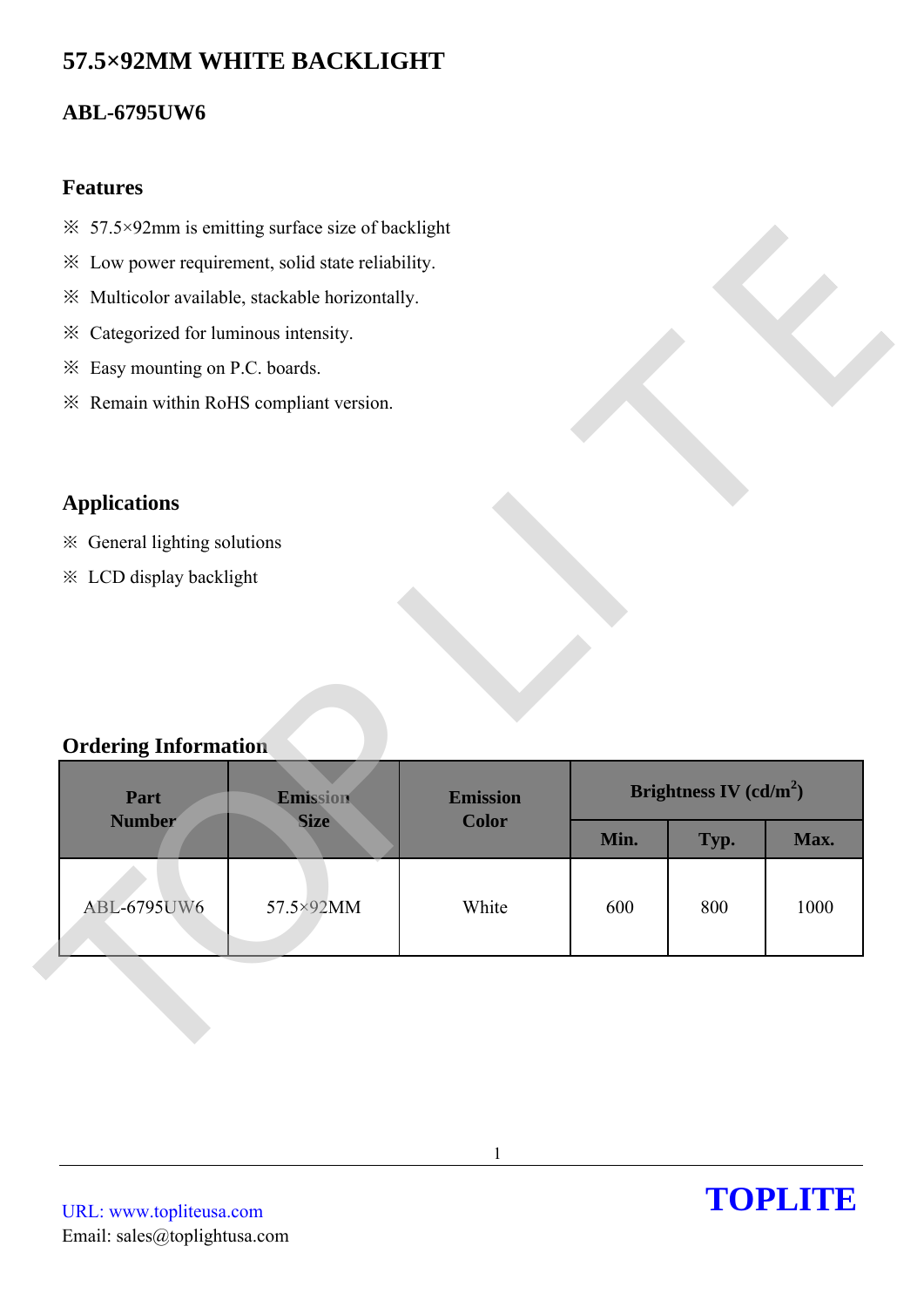## **Maximum Ratings**

| <b>Parameter</b>                                         | <b>Symbol</b> | Value         | Unit          |
|----------------------------------------------------------|---------------|---------------|---------------|
| Operating temperature                                    | $T_{OP}$      | $-35 \sim 85$ | $\mathcal{O}$ |
| Storage temperature                                      | $T_{STG}$     | $-35 \sim 85$ | $\mathcal{C}$ |
| Peak forward current $(T_A=25 \degree C)$ * <sup>1</sup> | $1_{\rm PF}$  | 60            | m A           |
| Reverse voltage $(TA=25 \degree C)$                      | $\rm V_R$     |               |               |
| Power consumption (TA=25 $^{\circ}$ C)                   |               | 360           | mW            |

## **Electrical / Optical Characteristics (1)**

| Peak forward current $(T_A=25 \degree C)$ * <sup>1</sup> |                  | $I_{PF}$                                         | 60    | mA             |
|----------------------------------------------------------|------------------|--------------------------------------------------|-------|----------------|
| Reverse voltage (TA=25 °C)                               |                  | $V_R$                                            | 5     | V              |
| Power consumption $(TA=25 \degree C)$                    |                  | $\, {\bf p}$                                     | 360   | mW             |
| *1 at 1/10 Duty Cycle                                    |                  |                                                  |       |                |
|                                                          |                  |                                                  |       |                |
| <b>Electrical / Optical Characteristics (1)</b>          |                  |                                                  |       |                |
| $(T_A = 25 \text{ °C} \& \text{ IF} = 20 \text{ mA})$    |                  |                                                  |       |                |
| <b>Parameter</b>                                         |                  | <b>Symbol</b>                                    | Value | Unit           |
| <b>Wavelength at peak emission</b>                       | (Typ.)           | $\lambda_{\rm P}$                                |       | nm             |
| Spectral bandwidth at 50%                                | (Typ.)           | $\Delta \lambda$                                 | 30    | nm             |
|                                                          | (Min.)           | $I_F$                                            | 20    |                |
| <b>Forward Current</b>                                   | (Typ.)           | $I_F$                                            | 30    | mA             |
|                                                          | (Max.)           | $\mathbf{I}_{\rm F}$                             | 40    |                |
|                                                          | (Min.)           | $\rm V_F$                                        |       |                |
| <b>Forward voltage</b>                                   | (Typ.)           | $V_{\rm F}$                                      | 9     | V              |
|                                                          | (Max.)<br>(Min.) | $\overline{\mathbf{V}}_{\text{F}}$<br>${\rm TC}$ | 5000  | K              |
| <b>Color temperature</b>                                 | (Max.)           | TC                                               | 8000  | K              |
| <b>Luminous Uniformity</b>                               | (Typ.)           |                                                  | 75%   | $\blacksquare$ |
| <b>Discreteness</b>                                      | (Typ.)           |                                                  | 25%   |                |

## **Luminous Intensity Bin Groups**

| Brightness IV $(cd/m^2)$ |      |      |  |  |  |
|--------------------------|------|------|--|--|--|
| Min.                     | Typ. | Max. |  |  |  |
| 600                      | 800  | 1000 |  |  |  |

URL: www.topliteusa.com Email: sales@toplightusa.com

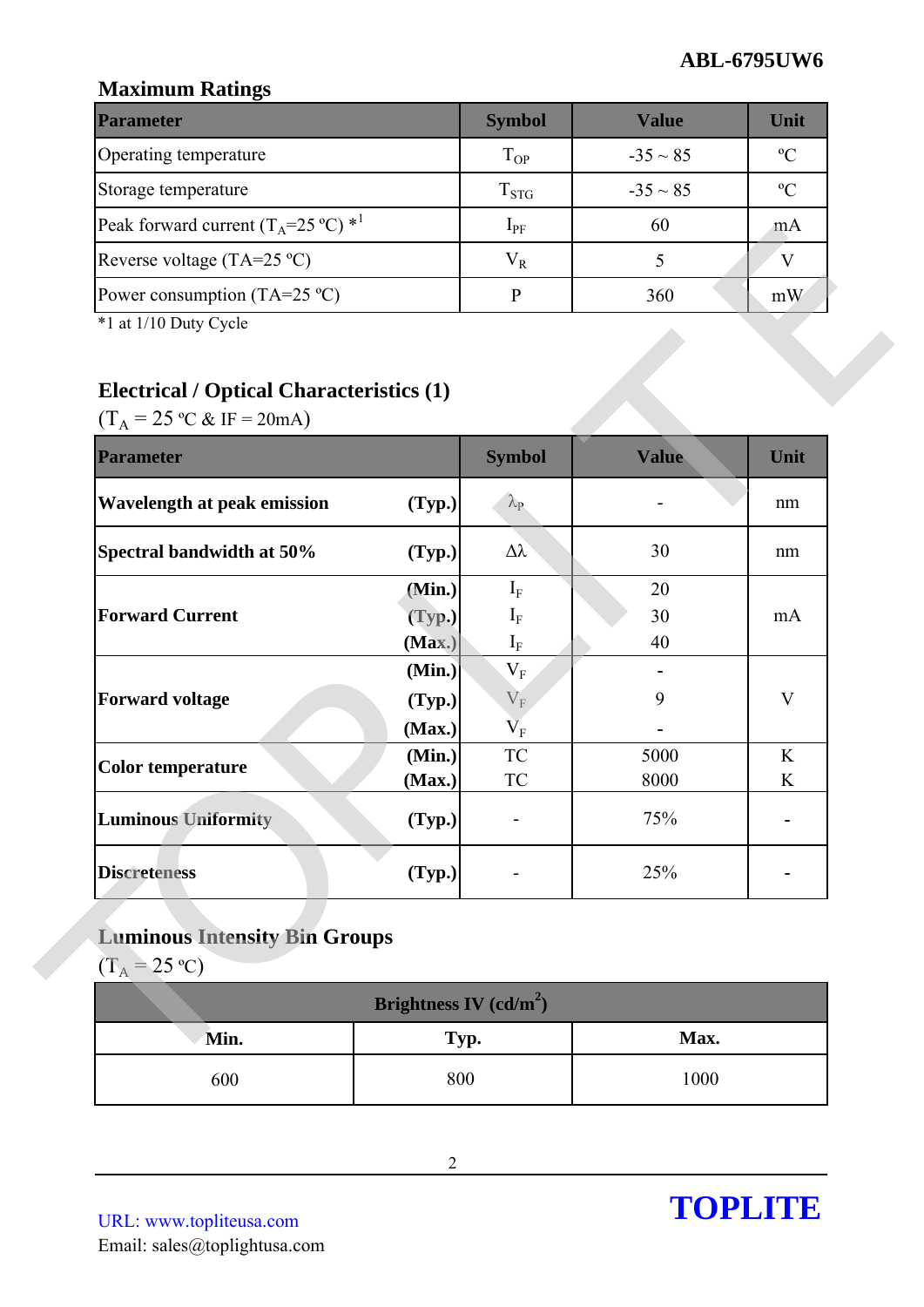### **Electrical/Optical Charateristic (2)**



URL: www.topliteusa.com Email: sales@toplightusa.com

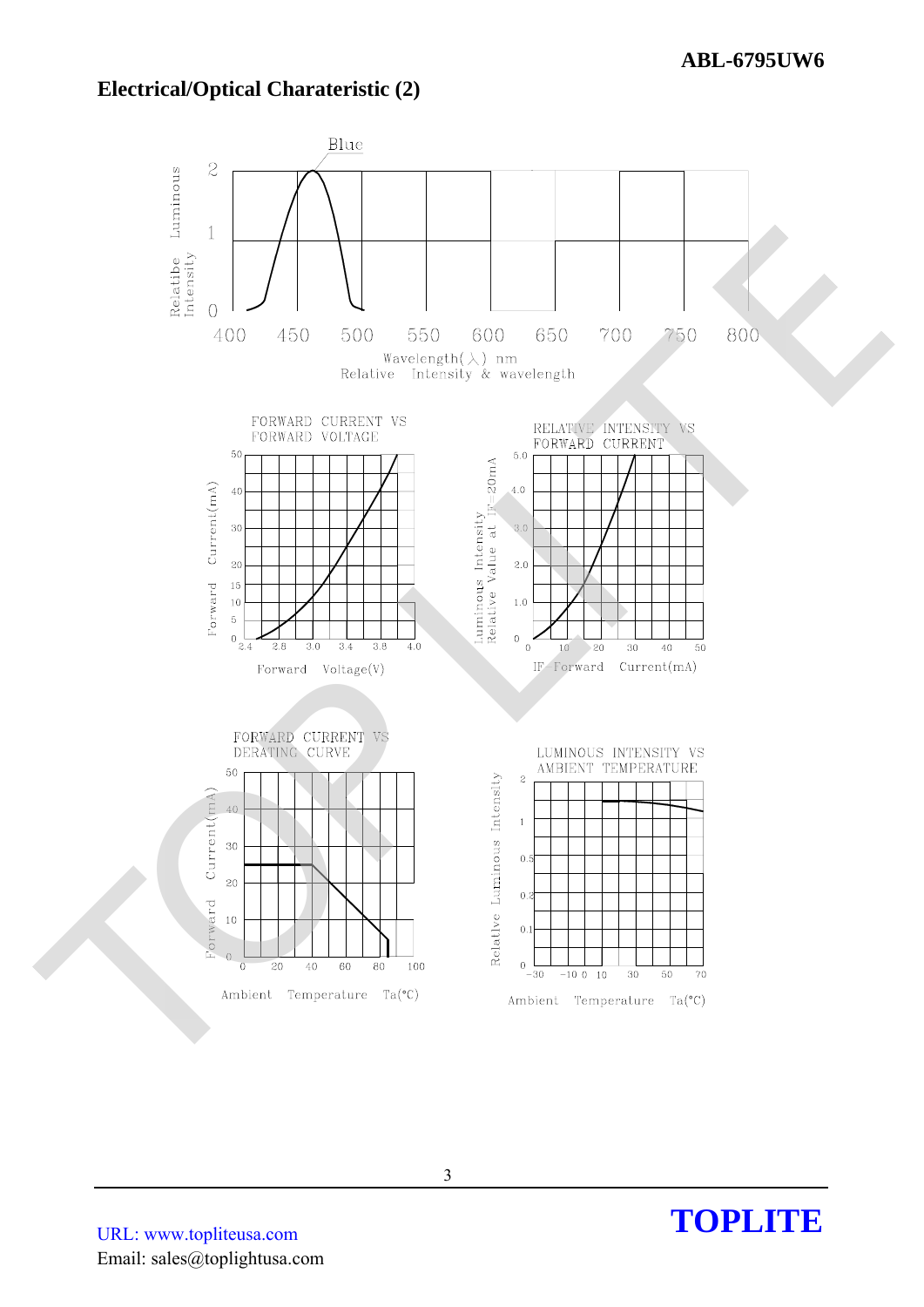### **Package Outline Dimensions**



#### Notes:

- 1. All dimensions are in millimeters. Tolerance is +/-0.25 unless otherwise noted.
- 2. The specifications, characteristics and technical data described in the datasheet are subject to change without prior notice.